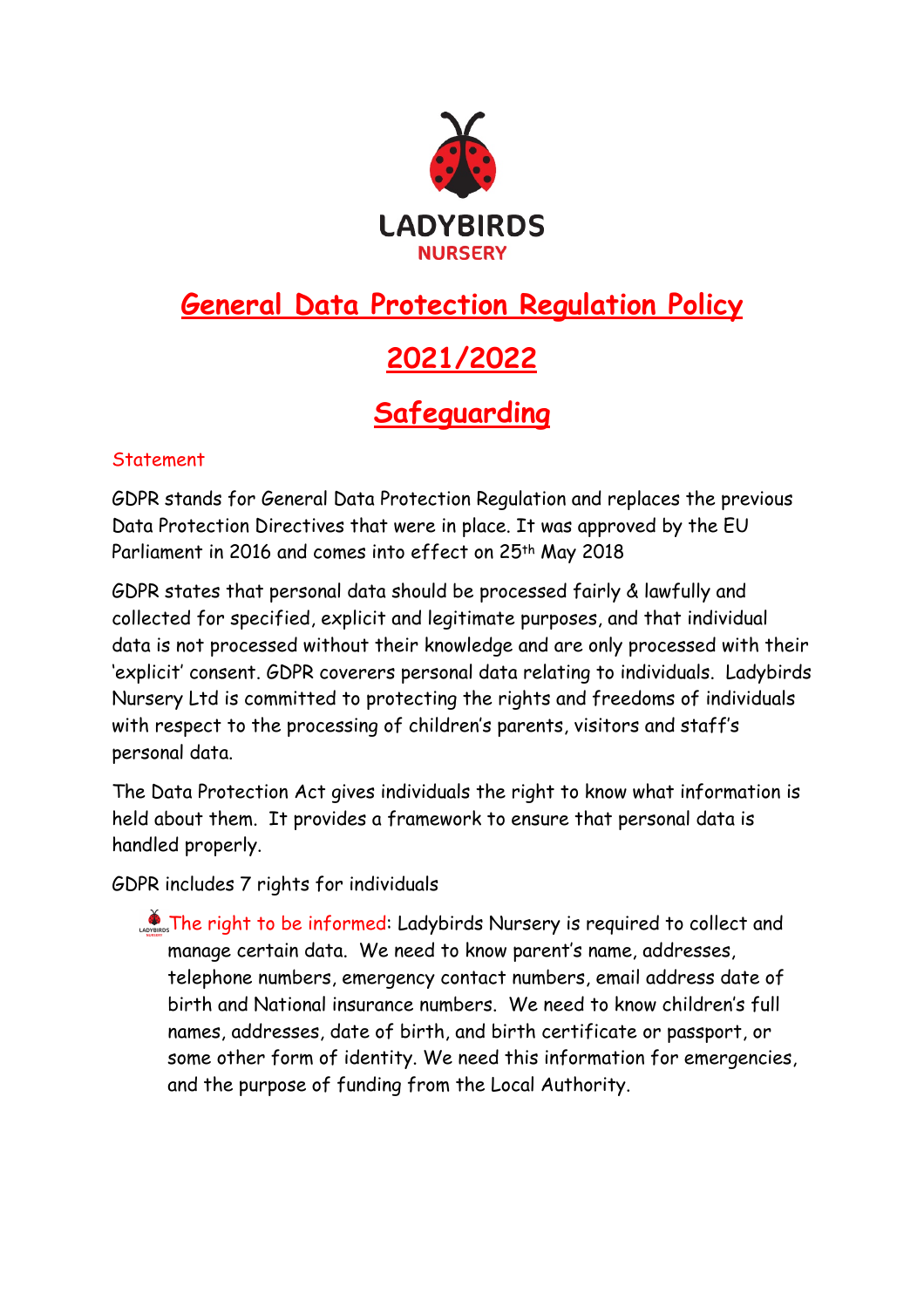We are required to collect certain details of visitors to our nursery. This is in regard to our Safeguarding, and Health and Safety Policy.

As an employer, Ladybirds Nursery is required to hold data on its employers, names and address, email address, telephone numbers, date of birth, emergency contacts, National Insurance Numbers, Identification. This information is also required for the Disclosure and Barring Service.

- **CONSTRE** right of access: At any point an individual can make a request relating to their data. Ladybirds will provide a response within 1 month. Ladybirds can refuse the request if we have a lawful obligation.
- The right to erasure: You have the right to request the deletion of your data where there is no compelling reason for its continued use. However Ladybirds Nursery has a legal duty to keep children's records for a reasonable amount of time. We will retain the records for 3 years after the child has left nursery. Children's accident, injury and medication records will be retained for 19 years, and child protection records will be held until the child reaches the age of 24 years. Staff records will be kept for 6 years after the staff member has left. This data is securely stored and shredded after the time has elapsed.
- The right to restrict processing: Parents and staff can object to Ladybirds Nursery processing their data. This means that records can be stored, but not used in any way.
- $\mathcal{L}_{\text{cross}}$  The right to data portability: Ladybirds does not use any form of on line services for observation. Any records held on a computer will not be transferred from one to another.

The right to object: Parents and staff can object to their data being used for certain activities such as marketing or research.